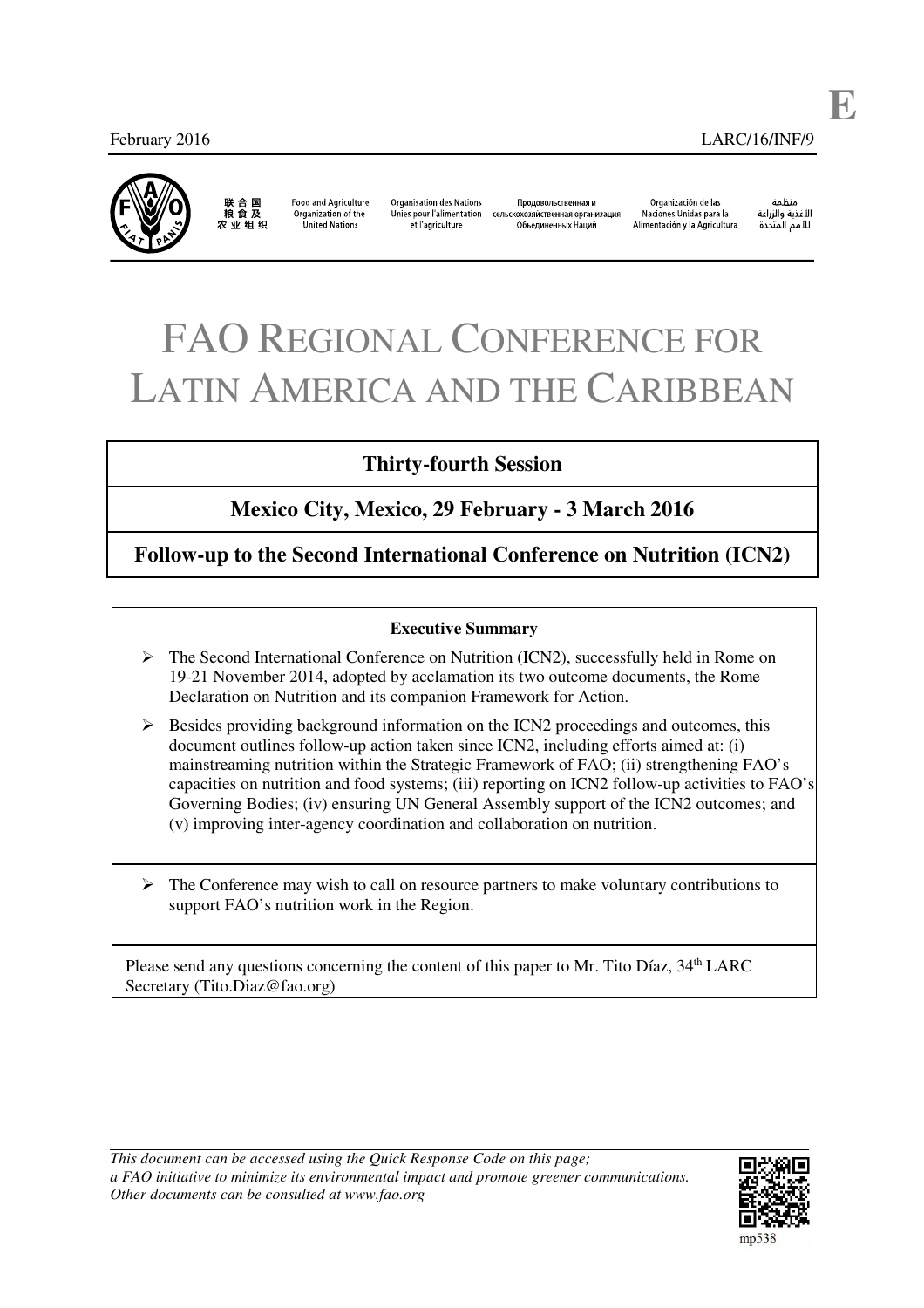## **I. Background**

1. The Second International Conference on Nutrition (ICN2), co-hosted by FAO and the World Health Organization (WHO), was successfully held from 19 to 21 November 2014 at the Headquarters of FAO in Rome. A high-level political event, ICN2 was the first global intergovernmental forum devoted to addressing the world's nutrition problems in the 21st century.

2. ICN2 was convened to: (i) review progress made since the 1992 International Conference on Nutrition, respond to new challenges and opportunities, and identify policy options for improving nutrition; (ii) bring food, agriculture, health and other sectors together and align their sectoral policies to improve nutrition in a sustainable manner; (iii) propose adaptable policy options and institutional frameworks that can adequately address major nutrition challenges in the foreseeable future; (iv) encourage greater political and policy coherence, alignment, coordination and cooperation among food, agriculture, health and other sectors; (v) mobilize the political will and resources to improve nutrition; and (vi) identify priorities for international cooperation on nutrition in the near and medium terms.

3. In December 2013, the FAO Council requested the ICN2 Joint Secretariat to develop a roadmap for an intergovernmental process and for consultations with civil society and private sector organizations, and encouraged it to prepare a zero draft of the Conference outcome document. In January 2014, the WHO Executive Board further requested the Directors-General of WHO and FAO to: (i) set up a Joint Working Group (JWG) of FAO and WHO Members to prepare the draft outcome documents; and (ii) consider convening a meeting of an Open-ended Working Group (OEWG) for the finalization of the outcome documents.

4. Thus, the JWG was tasked to prepare a draft political outcome document and a draft framework for action, in cooperation with the ICN2 Joint Secretariat. From March to September 2014, the JWG held monthly meetings through video conferencing between Geneva and Rome. Subsequently, a face-to-face meeting of the OEWG took place, in two parts, in Geneva in September 2014 and in Rome in October 2014. Negotiation of the Conference outcome documents was completed during this meeting, and consensus was reached on the full text of the Rome Declaration on Nutrition and the Framework for Action.

5. United Nations partners, other international organizations, civil society, research community, academia and private sector organizations were consulted on the ICN2 outcome documents through various web-based public consultations. They also took part in the meeting of the OEWG.

6. To encourage consideration of regional perspectives in the Conference outcome documents, an information note on ICN2 was presented to the five Regional Conferences of FAO in 2014, namely: the 32<sup>nd</sup> Regional Conference for the Near East; the 32<sup>nd</sup> Regional Conference for Asia and the Pacific; the 28<sup>th</sup> Regional Conference for Africa; the 29<sup>th</sup> Regional Conference for Europe; and the 33rd Regional Conference for Latin America and the Caribbean.

## **II. ICN2 proceedings**

7. A total of 164 Members of FAO and WHO, including 162 Member States, one Associate Member and the European Union, as well as three observers, were in attendance at ICN2. Besides special guests, over 2200 persons participated in the Conference, including 85 Ministers, 23 Vice-Ministers, 82 Ambassadors and 114 other high-level government officials. Accredited observers included 27 United Nations and other intergovernmental organizations, as well as 164 civil society and private sector organizations. Special guests included His Holiness Pope Francis, His Majesty King Letsie III of Lesotho, Her Majesty Queen Letizia of Spain, and Her Royal Highness Princess Haya bint Al Hussein $<sup>1</sup>$ </sup>

8. At the opening session, the Conference adopted by acclamation the Rome Declaration on Nutrition and its companion Framework for Action. The Conference included five plenary sessions,

 $\ddot{\phantom{a}}$ 

<sup>1</sup> *Report of the Joint FAO/WHO Secretariat on the Conference*, December 2014 (www.fao.org/3/a-mm531e.pdf).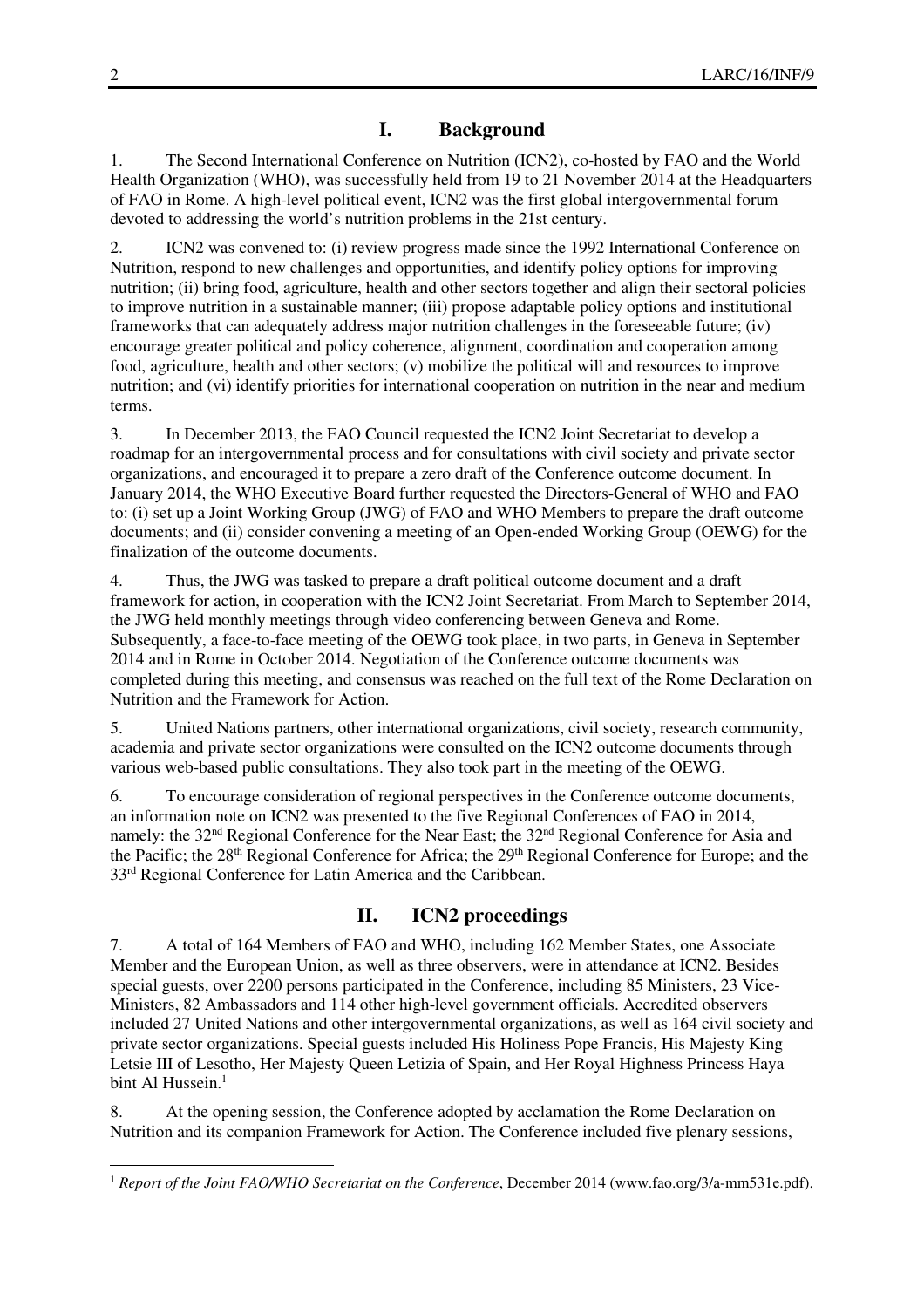three thematic roundtables and nine side events. The roundtables covered the following themes: (i) Nutrition in the Post-2015 Development Agenda; (ii) Improving Policy Coherence for Nutrition, with three panel discussions addressing: coherence between economic policies and healthy changes in diets; policy coherence for nutrition-sensitive agriculture; and nutrition in all sectors; and (iii) Governance and Accountability for Nutrition, with two panel discussions addressing: nutrition governance; and nutrition accountability.

9. The topics of the nine side events were as follows: (i) targets and accountability for nutrition and the Post-2015 Development Agenda; (ii) Global Nutrition Report and Global Hunger Index; (iii) Scaling Up Nutrition (SUN) Movement and accountability for nutrition; (iv) agricultural policies and food systems for improved nutrition; (v) healthy children, growing societies: the UN nutrition networks' support to countries' stunting reduction efforts; (vi) addressing overweight and obesity; (vii) transition from safety net programs to comprehensive social protection systems: food security and nutrition perspective; (viii) promoting and achieving the Zero Hunger Challenge: UN at Expo Milano 2015 and South-South cooperation in Latin America and the Caribbean; and (ix) food safety: a right or a privilege? Why food safety is an essential element of food and nutrition security.

10. In addition to the main events, the Conference was preceded by three special events which took place in Rome, outside FAO premises, namely: (i) a meeting of civil society organizations on 17- 18 November 2014; (ii) a meeting of private sector representatives on 18 November 2014; and (iii) a meeting of parliamentarians on 18 November 2014. The outcomes of these three special events were reported to the Conference at the closing session.

## **III. ICN2 outcomes**

11. By adopting the Rome Declaration on Nutrition and the Framework for Action, world leaders renewed their commitment to establish and implement policies aimed at eradicating malnutrition and transforming food systems to make nutritious diets available to all.

#### **Rome Declaration on Nutrition<sup>2</sup>**

12. The Rome Declaration on Nutrition first acknowledges the multiple challenges of malnutrition to inclusive and sustainable development and to health. Then it sets out a common vision for global action to end all forms of malnutrition. Finally it lays down 10 specific commitments to action for addressing malnutrition in the coming decades, as outlined below:

- a) Eradicate hunger and prevent all forms of malnutrition worldwide;
- b) Increase investments for effective interventions and actions to improve people's diets and nutrition;
- c) Enhance sustainable food systems by developing coherent public policies from production to consumption and across relevant sectors;
- d) Raise the profile of nutrition within relevant national strategies, policies, action plans and programmes, and align national resources accordingly;
- e) Improve nutrition by strengthening human and institutional capacities through relevant research and development, innovation and appropriate technology transfer;
- f) Strengthen and facilitate contributions and action by all stakeholders, and promote collaboration within and across countries;
- g) Develop policies, programmes and initiatives for ensuring healthy diets throughout the life course;
- h) Empower people and create an enabling environment for making informed choices about food products for healthy dietary practices and appropriate infant and young child feeding practices through improved health and nutrition information and education;
- i) Implement the commitments of the Rome Declaration on Nutrition through the Framework for Action;

 $\ddot{\phantom{a}}$  $2$  www.fao.org/3/a-ml542e.pdf.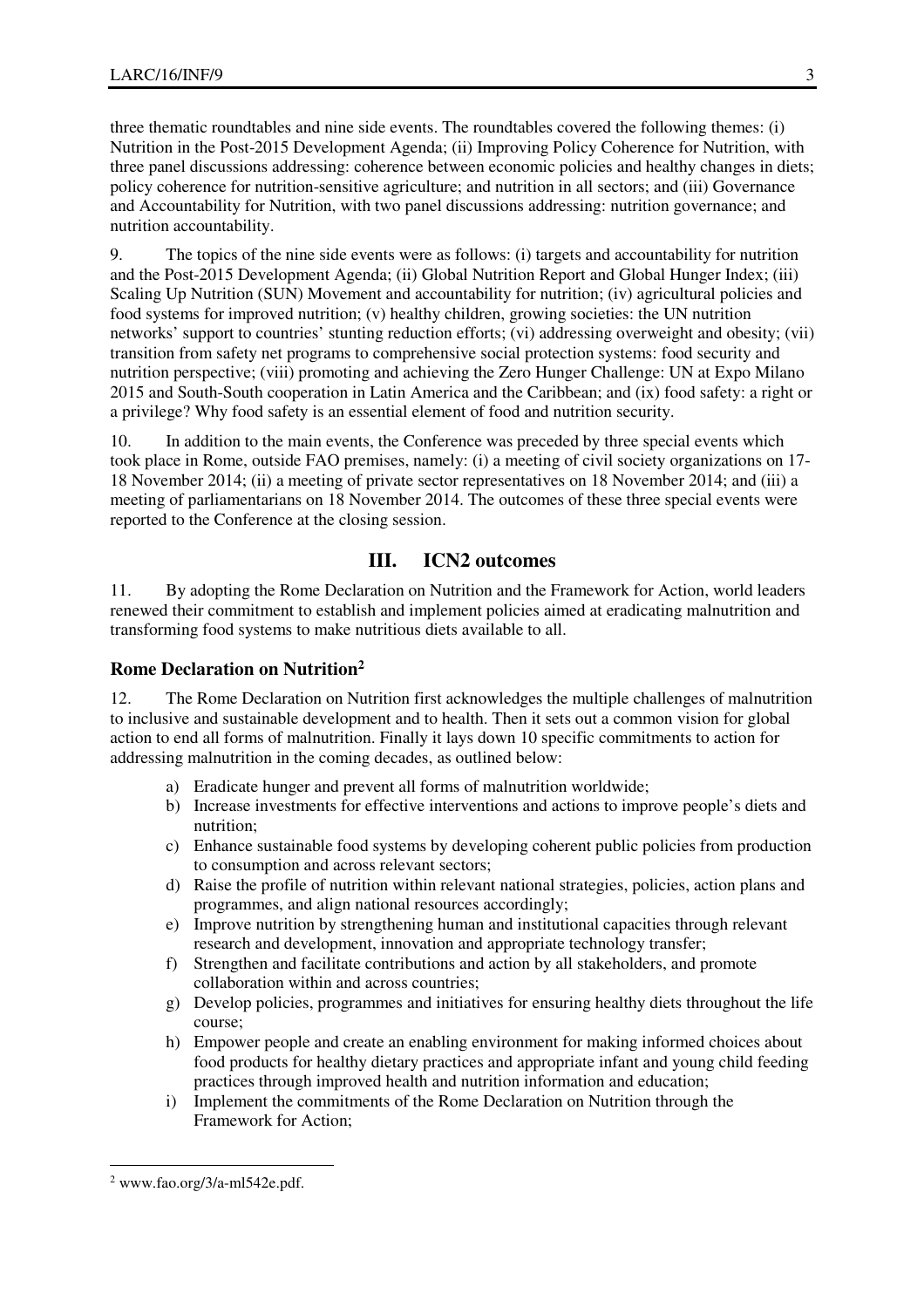j) Give due consideration to integrating the vision and commitments of the Rome Declaration on Nutrition into the post-2015 development agenda process, including through a possible related global goal.

## **Framework for Action<sup>3</sup>**

13. The Framework for Action provides a set of voluntary policy options and strategies, in the form of 60 recommended actions, to guide the implementation of the wide-ranging commitments enshrined in the Rome Declaration on Nutrition. Major messages that emerge from the Framework for Action are as follows:

- a) For effective implementation of policies to improve nutrition, an enabling policy environment is essential. This means explicit political commitment, greater investment, cross-government policies and plans, along with multi-stakeholder governance mechanisms;
- b) Sustainable food systems are key to promoting healthy diets, and innovative food system solutions are needed;
- c) While information and education concerning healthy dietary practices are vital, consumers must also be empowered through enabling food environments that provide safe, diverse and healthy diets;
- d) While a food systems approach is essential, coherent action is also needed in other sectors, including international trade and investment, nutrition education and information, social protection, health system delivery of direct nutrition interventions, and other health services to promote nutrition, water, sanitation and hygiene, and food safety;
- e) The existing global targets for improving maternal, infant and young child nutrition and for noncommunicable disease risk factor reduction are appropriate for the purposes of accountability.

14. The recommendations in the Framework for Action call for a variety of actions that may be broadly grouped in six clusters as follows:

- a) Creating an enabling environment for effective action (recommendations 1-7);
- b) Increasing actions for sustainable food systems promoting healthy diets (recommendations 8-16);
- c) Achieving global food and nutrition targets through trade and investment policies (recommendations 17-18);
- d) Enhancing social protection, nutrition education and information to build capacities (recommendations 19-24);
- e) Creating strong and resilient health systems to address all forms of malnutrition (recommendations 25-57);
- f) Improving accountability mechanisms for nutrition (recommendations 58-60).

15. Governments have primary responsibility for taking action at country level, in dialogue with relevant stakeholders. According to their specific needs, conditions and priorities, governments will consider the appropriateness of incorporating the recommended policies and actions into their nutrition, health, agriculture, education, development and investment plans. Moreover, the UN system, especially FAO and WHO, and other international and regional organizations, have an important role to play in supporting national and regional efforts aimed at enhancing international cooperation and monitoring follow-up to ICN2.

 $\ddot{\phantom{a}}$ 

<sup>3</sup> www.fao.org/3/a-mm215e.pdf.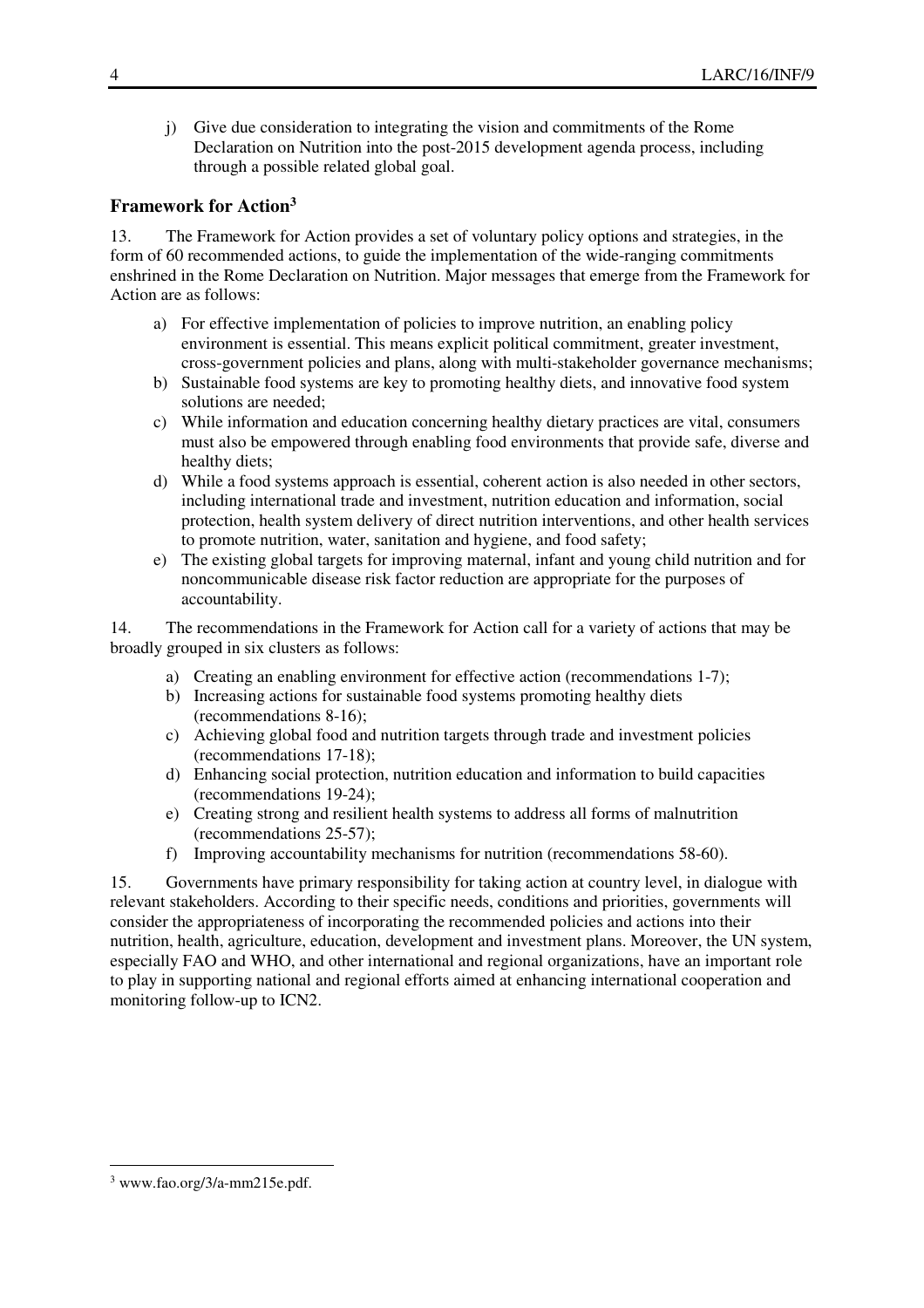## **IV. ICN2 follow-up**

## **A. Action within FAO**

#### **Mainstreaming nutrition within the Strategic Framework**

16. In direct follow-up to ICN2, nutrition has been included as a cross-cutting theme within the reviewed Medium Term Plan 2014-17, under Objective 6 on Technical Quality, Knowledge and Services. The quality and coherence of FAO's work on nutrition is ensured through a new Outcome (6.5), providing indicators and resources for overall technical leadership of FAO's work on nutrition to deliver technical support to Members, through a corporate approach for mainstreaming nutrition across the Strategic Objectives, guided by FAO's nutrition strategy and vision. The Nutrition and Food Systems Division (ESN) coordinates and reports on FAO's work on nutrition through a team comprising representatives from offices and Strategic Objective Core Teams which deal with nutrition-related activities.

17. In this context, several activities in support of the ICN2 outcomes have been implemented in 2015 and are being intensified in this biennium, with a particular focus of the following areas:

- *Enabling environment for effective action:* greater efforts to increase technical assistance to countries and strengthen capacity development on mainstreaming nutrition in sectoral policies and programmes which have an impact on food systems;
- *Sustainable food systems promoting healthy diets:* increased support to countries to update their food and agriculture policies, strategies, investment plans and programmes for nutritionenhancing food systems through Strategic Objective 4. Additionally, a technical brief is being developed to assist countries to create environments that support healthy diets;
- *International trade and investment:* continued provision of information and analysis to guide the formulation and implementation of trade and investment policies and regulations supportive of improved food consumption patterns and nutritional status;
- *Nutrition education and information:* expanded work in this area by fostering appropriate policy options and developing a package of tools aimed at creating institutional capacities to promote healthy and diversified diets, including supporting countries to develop food-based dietary guidelines;
- *Social protection:* intensified support to countries and partners to mainstream nutrition in social protection and resilience-building policies and programmes through Strategic Objectives 3 and 5, providing technical guidance for enhancing the nutritional impact of social protection programmes.

#### **Strengthening FAO's capacities on nutrition and food systems**

18. With a view to attracting the additional resources needed, the Action for Nutrition Trust Fund was established to support governments in transforming the ICN2 commitments into concrete actions. This multi-donor fund is meant to become a conduit in FAO for alignment of un-earmarked or lightly earmarked contributions for nutrition, mobilizing resources for country programmes and projects in support of improved nutrition. In March 2015, the Council encouraged resource partners to make voluntary contributions to the Trust Fund. Thus, a call for voluntary contributions was made by the Director-General in April 2015. The Organization is also using every formal and informal opportunity to encourage resource partners to contribute to the Fund both through their regular funding cycles and through special measures.

19. Dedicated capacity has been strengthened in ESN to help coordinate ICN2 follow-up activities as well as to support implementation of the resource mobilization, management and communication action plan of the Fund, and to ensure adequate planning and operation of projects and programmes.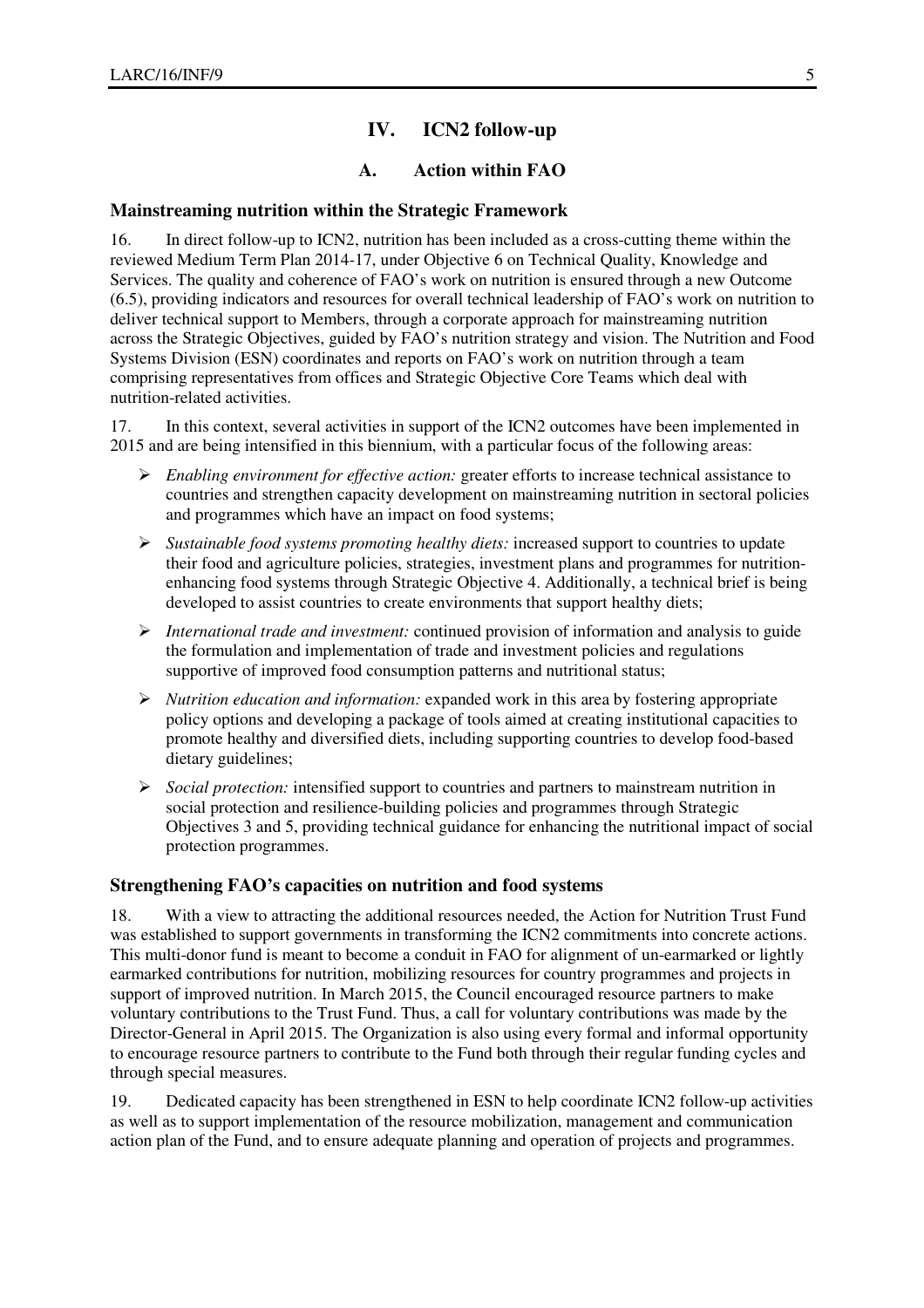20. Changes aimed at enabling FAO leadership in nutrition and food systems, which were approved by Council at its 153rd session in 2015, include in particular:

- a) hosting in FAO the UN Standing Committee on Nutrition (SCN), a body that was established in 1977 to facilitate the development of harmonized UN-system policy guidance on key nutrition programing issues. Both FAO and WHO have previously hosted SCN. FAO will resume this responsibility in early 2016;
- b) aligning FAO's work in a manner that gives increased attention to nutrition by addressing the long-term economic, social and environmental bases of food security and nutrition related to the concept of sustainable food systems and value chains.
- 21. During the 2016-17 biennium, ICN2-related work will be focused in the following six areas:
	- a) support UN-system policy and operational coordination on nutrition;
	- b) support member countries, through the SOs, in implementing the Rome Declaration on Nutrition and Framework for Action;
	- c) monitor and report on the Rome Declaration on Nutrition and Framework for Action, jointly with WHO and in close collaboration with other UN agencies, funds and programmes and other regional organizations;
	- d) collaborate with the relevant SOs to strengthen corporate communication on nutrition and mobilization of resources for implementation of the Rome Declaration on Nutrition and Framework for Action;
	- e) promote the implementation of a set of minimum standards and corporate approach for mainstreaming nutrition in the implementation of the reviewed Strategic Framework;
	- f) contribute to the establishment and maintenance of a corporate food security and nutrition policy intelligence system to strengthen FAO's support to evidence-based policy dialogue at global, regional and national levels.

## **Reporting to Governing Bodies on ICN2 follow-up**

22. At its last session in June 2015, the FAO Conference endorsed the two outcome documents of ICN2. Future sessions of Council and Conference should, as appropriate, continue to receive such reports to ensure continuous oversight on implementation of the ICN2 commitments. Likewise, FAO's Technical Committees could discuss and advise on nutrition matters stemming from implementation of ICN2 recommendations from the perspective of their mandates.

23. In this context, the Regional Conferences are explicitly mentioned in recommendation 60 of the Framework for Action. Thus, a dedicated note on ICN2 follow-up is being submitted to the Regional Conferences taking place over the course of 2016, and such reporting could be maintained in the following biennia as appropriate.

#### **B. Action beyond FAO**

#### **UN General Assembly backing of the ICN2 outcomes**

24. The Rome Declaration on Nutrition called upon the UN General Assembly to endorse the two outcome documents of ICN2, and to consider declaring a Decade of Action on Nutrition from 2016 to 2025. Accordingly, through Resolution 69/310 of 6 July 2015, entitled *Follow-up to the Second International Conference on Nutrition*, the 69<sup>th</sup> session of the General Assembly formally welcomed the Rome Declaration on Nutrition and the Framework for Action. It also invited governments, the UN System and other relevant stakeholders to implement the Framework for Action in a coordinated manner so as to achieve better nutrition for all.

25. The main purpose of the Decade of Action on Nutrition would be to translate the ICN2 commitments into coherent and coordinated actions and initiatives by all national governments low and high income that has any type of malnutrition or food systems and the UN System, with clearly set goals and objectives to be achieved in addressing malnutrition worldwide. To facilitate this process, FAO and WHO have submitted a concept note outlining how the Decade would ensure sustained and harmonized actions by stakeholders and would unify nutrition-related initiatives. Additional work by